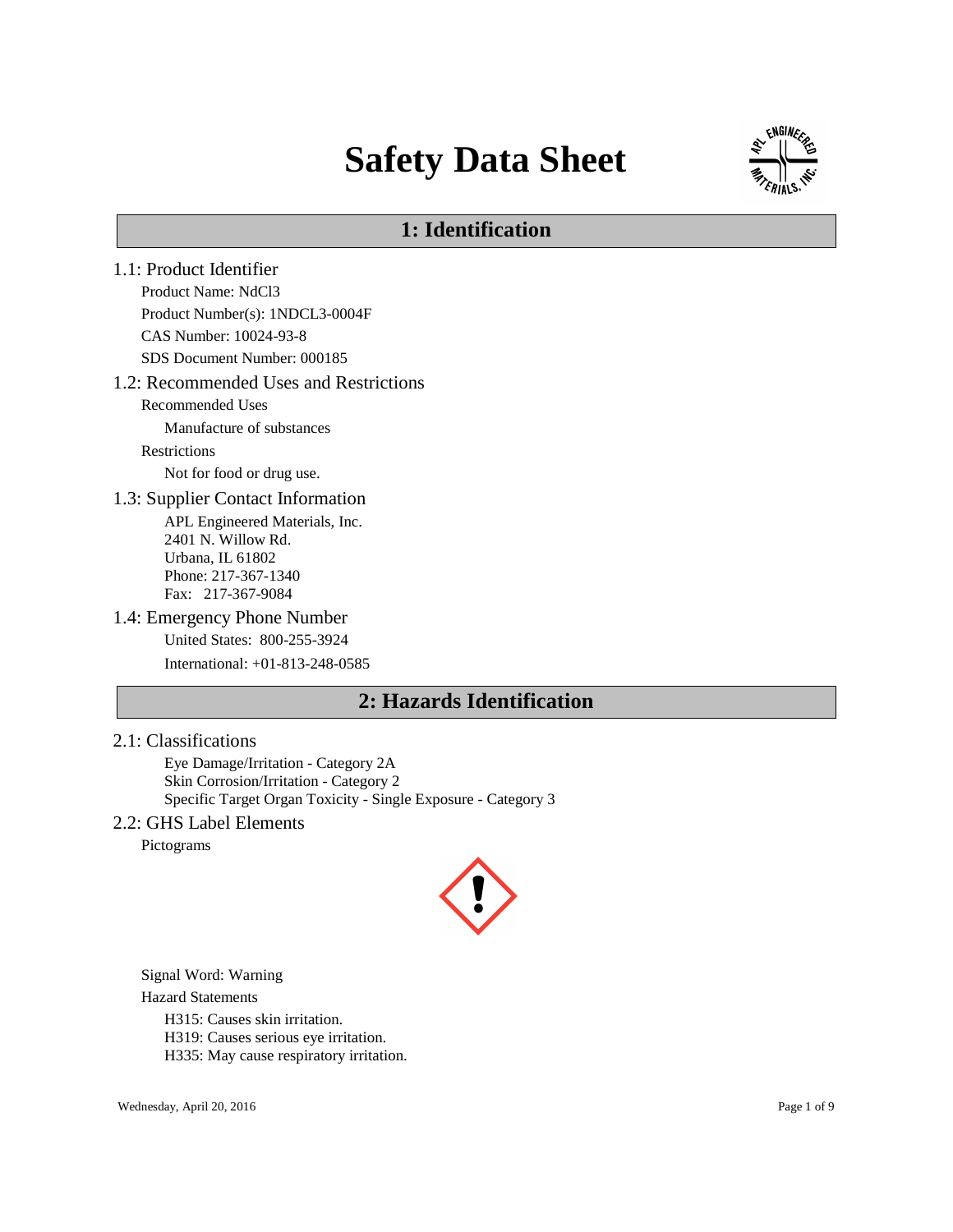Precautionary Statements

P261: Avoid breathing dust.

P264: Wash hands thoroughly after handling.

P271: Use only outdoors or in a well-ventilated area.

P280: Wear protective gloves, clothing, and eyewear.

P302 + P352: IF ON SKIN: Wash with plenty of soap and water.

P304 + P340: IF INHALED: Remove victim to fresh air and keep at rest in a position comfortable for breathing.

P305 + P351 + P338: IF IN EYES: Rinse cautiously with water for several minutes. Remove contact lenses, if present and easy to do. Continue rinsing.

P312: Call a POISON CENTER or doctor/physician if you feel unwell.

P332 + P313: If skin irritation occurs: Get medical advice/attention.

P337 + P313: If eye irritation persists: Get medical advice/attention.

P362: Take off contaminated clothing and wash before reuse.

P403 + P233: Store in a well-ventilated place. Keep container tightly closed.

P405: Store locked up.

P501: Dispose of contents/container to licensed disposal facility.

2.3: Hazards Not Otherwise Classified or Not Covered by GHS None.

2.4: Amount(s) of substances with unknown toxicity

None

# **3: Composition/Information on Ingredients**

- 3.1: .Ingredient .Weight% .Formula .CAS Number .Mol Wt .EC Number NdCl3 100 NdCl3 10024-93-8 250.6 233-031-5
- 3.2: Other Hazardous components

none

3.3: Trade Secret Disclaimer

none

3.4: Synonyms

Neodymium (III) Chloride Neodymium trichloride

# **4: First Aid Measures**

### 4.1: First Aid

General

Remove person from area of exposure and remove any contaminated clothing

Consult with physician and provide this Safety Data Sheet

In contact with eyes

Flush eyes with plenty of water for at least 15 minutes, occasionally lifting the upper and lower eyelids. Seek medical attention if irritation develops or persists

#### In contact with skin

Wash thoroughly with soap and plenty of water. Remove all contaminated clothing for proper laundering. Seek medical attention if irritation develops or persists.

If swallowed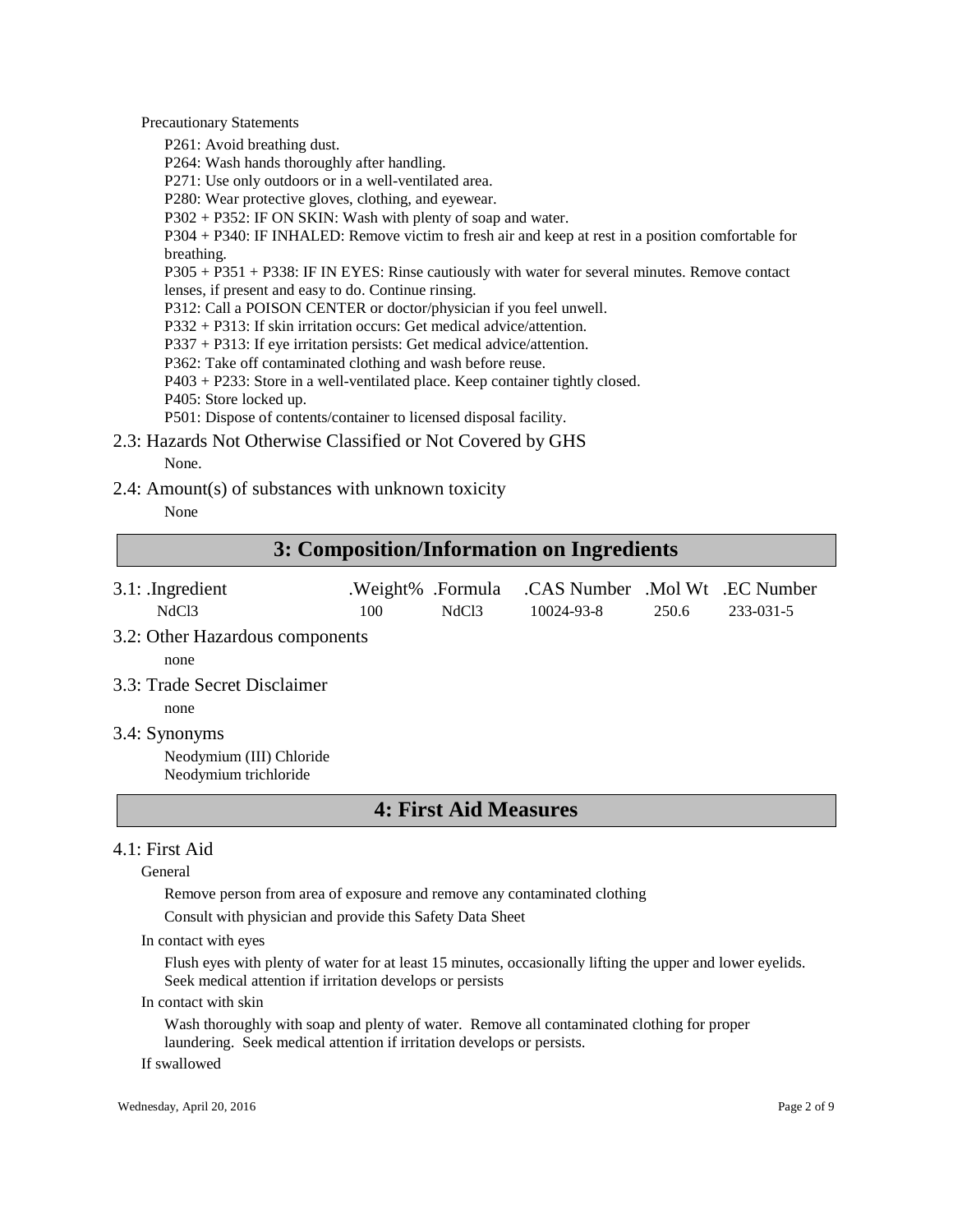If conscious and alert, rinse mouth and drink 2-4 cupfuls of water. Never give anything by mouth to an unconscious person. Do NOT induce vomiting. Get medical aid.

If inhaled

Remove from exposure to fresh air immediately. If breathing is difficult, give oxygen. Get medical aid. If breathing has ceased apply artificial respiration using oxygen and a suitable mechanical device such as a bag and a mask.

4.2: Most important symptoms and effects; acute and delayed

Causes serious eye irritation.

Causes skin irritation

May cause respiratory irritation.

4.3: Indication of any immediate medical attention and special treatment needed no data available

# **5: Fire Fighting Measures**

5.1: Fire extinguishing media

carbon dioxide

dry chemical

water or alcohol-resistant foam

5.2: Specific hazards arising from the substance or mixture

neodymium oxides

hydrochloric acid and hydrochloric acid fumes

5.3: Special protective equipment and precautions for firefighters.

Wear self contained breathing apparatus for fire fighting if necessary

# **6: Accidental Release Measures**

6.1: Personal precautions, protective equipment, and emergency procedures.

Avoid dust formation.

Ensure adequate ventilation.

Use personal protective equipment.

Evacuate personnel to safe areas.

For personal protection see section 8.

Avoid breathing dust.

6.2: Methods and materials for containment and cleaning up.

Keep in suitable, closed containers for disposal.

Sweep up and shovel.

6.3: Environmental precautions

Do not let product enter drains.

6.4: Disposal

Dispose of in accordance with local regulations.

See section 13.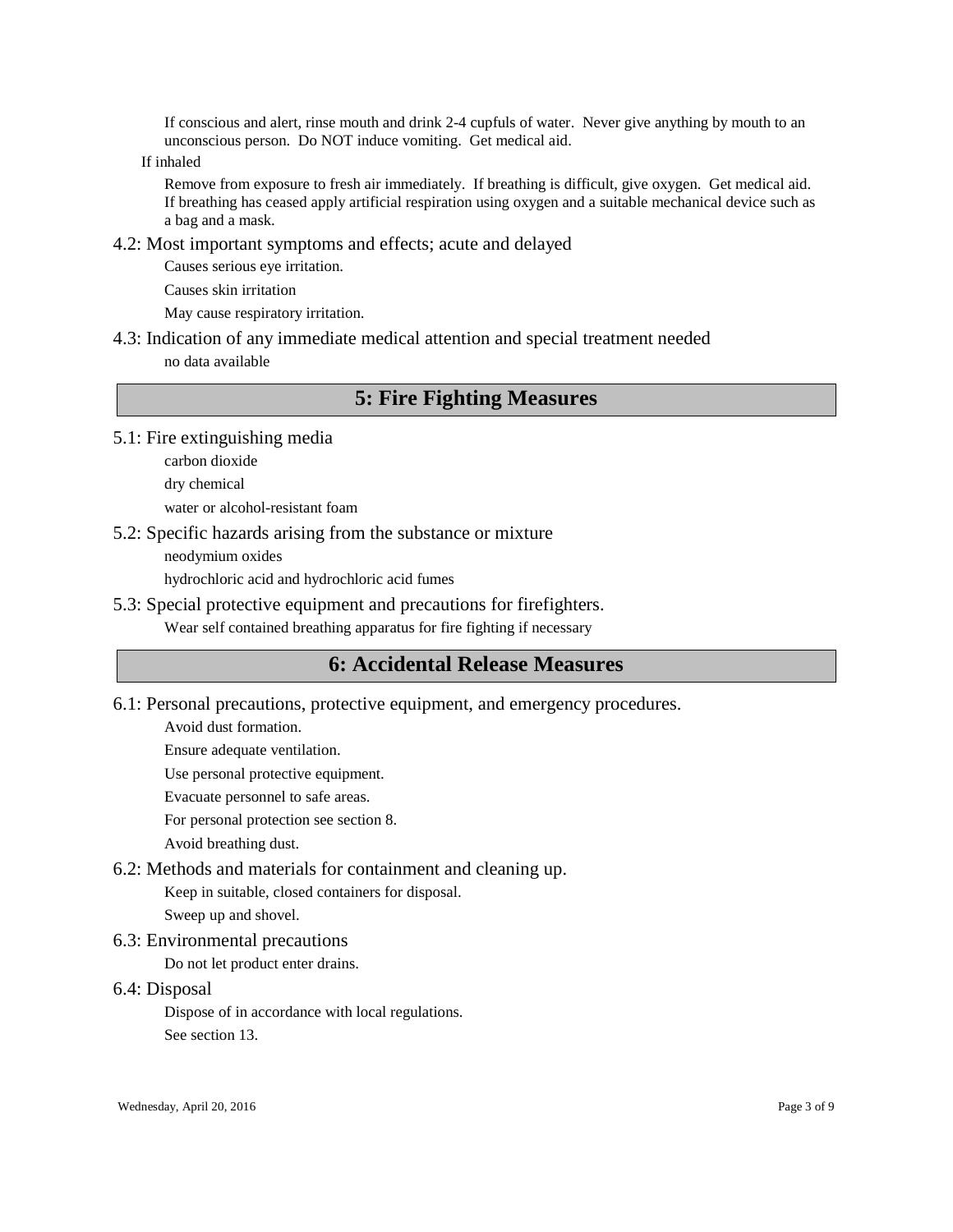# **7: Handling and Storage**

# 7.1: Precautions for safe handling

Avoid contact with skin and eyes.

Avoid formation of dust and aerosols.

Provide appropriate exhaust ventilation at places where dust is formed.

See precautionary statements in section 2.2.

# 7.2: Conditions for safe storage

Store under inert gas.

Store away from moisture.

Keep container tightly closed.

Store in a dry and well-ventilated place.

# 7.3: Incompatibilities

strong oxidizing agents

moisture sensitive

# **8: Exposure Controls/Personal Protection**

### 8.1: Control parameters

OSHA permissible exposure limit (PEL)

not listed

ACGIH threshold limit value (TLV)

not listed

NIOSH recommended exposure limit (REL)

not listed

# 8.2: Engineering controls

Use adequate ventilation to keep airborne concentrations low

Facilities storing or utilizing this material should be equipped with an eyewash facility and a safety shower

# 8.3: Personal protective equipment

#### Eyes

Wear appropriate protective eyeglasses or chemical safety goggles as described by OSHA's eye and face protection regulations in 29 CFR 1910.133 or European Standard EN166

### Skin

Wear appropriate, chemical-resistant protective gloves to prevent skin exposure.

#### Clothing

Wear appropriate protective clothing to prevent skin exposure

#### Respirator

Follow the OSHA respirator regulations found in 29CFR 1910.134 or European Standard EN 149. Always use a NIOSH or European Standard EN 149 approved respirator when necessary

# **9: Physical and Chemical Properties**

# 9.a: Appearance

Wednesday, April 20, 2016 Page 4 of 9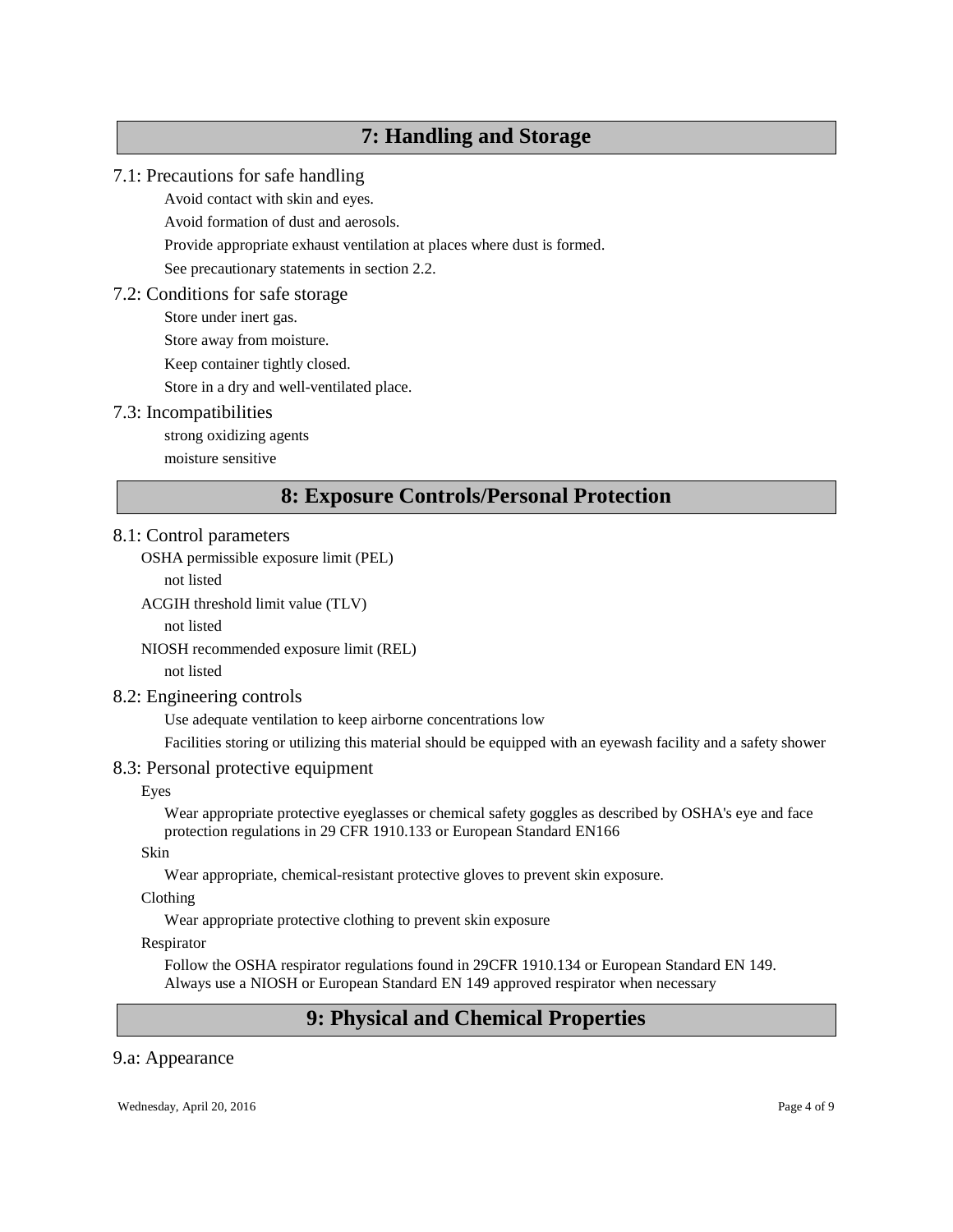State: Solid Form: powder or spheres Color: purple

9.b: Odor: no data available

9.c: Odor threshold: no data available

9.d: pH: no data available

9.e: Melting point / freezing point: 784 °C (1,443 °F)

9.f: Initial boiling point and range: no data available

9.g: Flashpoint: no data available

- 9.h: Evaporation rate: no data available
- 9.i: Flammability (solid, gas): no data available
- 9.j: Upper/lower flammability or explosive limits: no data available
- 9.k: Vapor pressure: no data available
- 9.l: Vapor density: no data available

9.m: Relative density: 4.134 g/mL at 25 °C (77 °F)

9.n: Water Solubility: no data available

9.o: Partition coefficient: n-octanol/water: no data available

9.p: Auto-ignition temperature: no data available

9.q: Decomposition temperature: no data available

9.r: Viscosity: no data available

# **10: Stability and Reactivity**

10.1: Reactivity

no data available

- 10.2: Chemical stability Stable under recommended storage conditions.
- 10.3: Possibility of hazardous reactions no data available
- 10.4: Conditions to avoid exposure to water
- 10.5: Incompatible materials See section 7.3.
- 10.6: Hazardous decomposition products In the event of fire: see section 5.2 Other decomposition products - no data available

# **11: Toxicological Information**

# 11.1: Toxicity data

Acute toxicity - Oral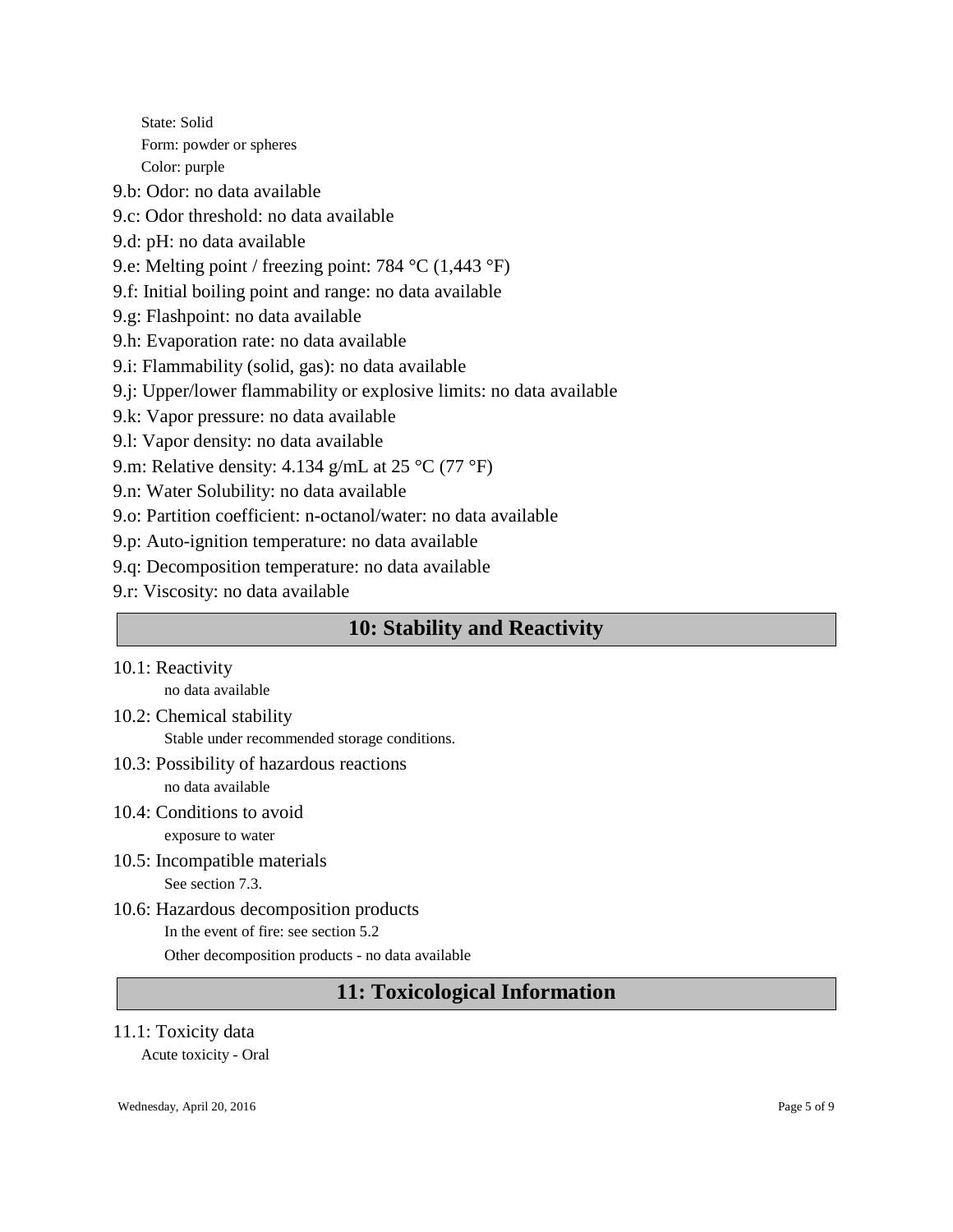LD50 Oral - mouse - 3,692 mg/kg.

Acute toxicity - Dermal

no data available

Acute toxicity - Inhalation

No data available.

#### Skin corrosion/irritation

Causes mild skin irritation.

Eye damage/irritation

No data available.

Respiratory irritation

May cause respiratory irritation.

Germ cell mutagenicity

no data available

Reproductive toxicity

no data available

Specific organ toxicity - single exposure

May cause respiratory irritation.

Specific organ toxicity - repeated exposure

No data available.

Aspiration hazard

No data available.

Additional information

RTECS: QO8750000

#### ACGIH carcinogenicity

The ACGIH has not identified any component of this product present at levels greater than or equal to 0.1% as a probable, possible or confirmed human carcinogen.

#### IARC carcinogenicity

The IARC has not identified any component of this product present at levels greater than or equal to 0.1% as a probable, possible or confirmed human carcinogen.

#### NTP carcinogenicity

The NTP has not identified any component of this product present at levels greater than or equal to 0.1% as a probable, possible or confirmed human carcinogen.

### OSHA carcinogenicity

OSHA has not identified any component of this product present at levels greater than or equal to 0.1% as a probable, possible or confirmed human carcinogen.

#### 11.2: Routes of exposure

oral

eyes

skin

See section 2.2

### 11.3: Symptoms of exposure

See section 4.2

### 11.4: Delayed and immediate effects of esposure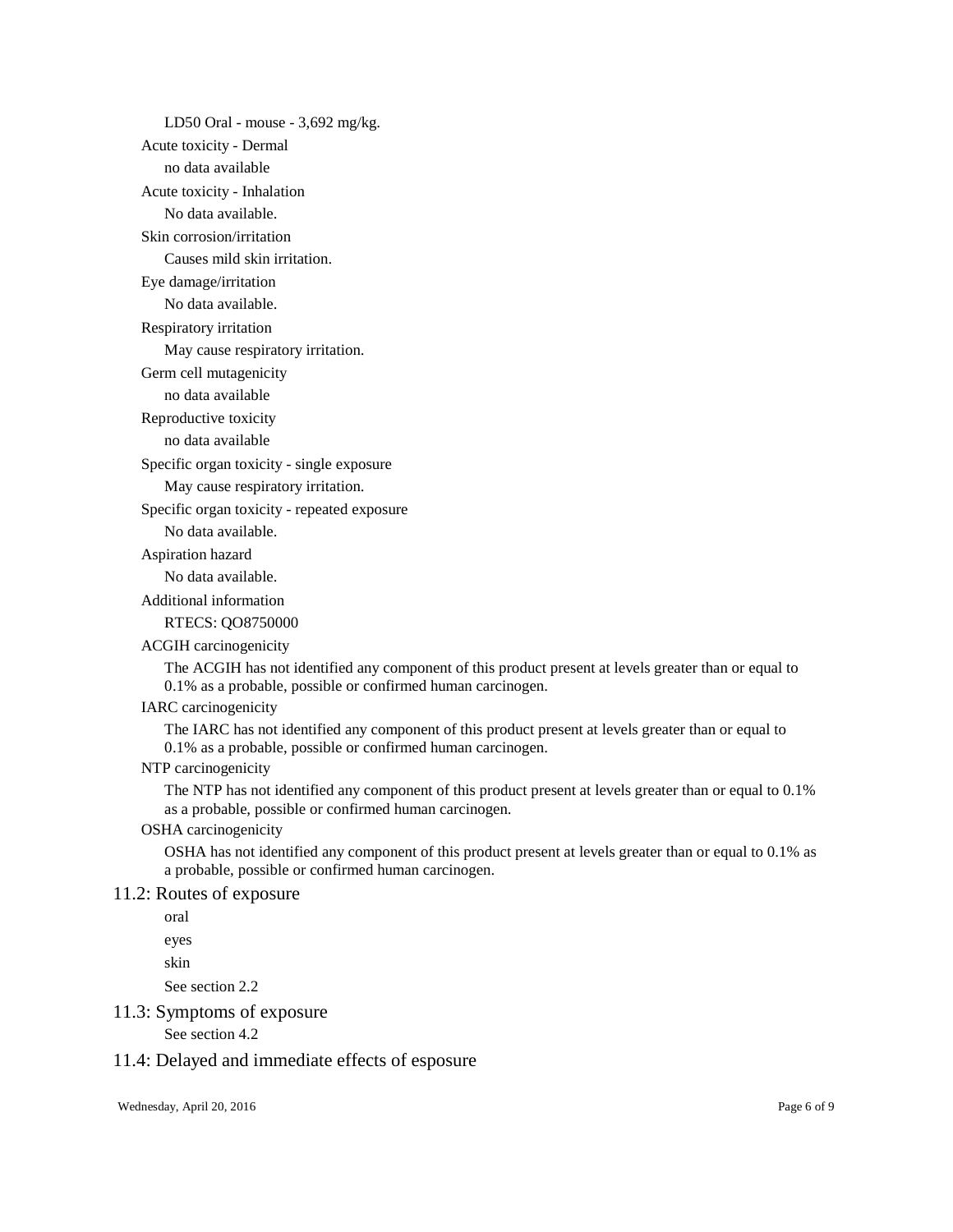Rare earth compounds may cause delayed blood clotting leading to hemorrhages. Inhalation of rare earths may cause sensitivity to heat, itching, and increased awareness of odor and taste.,

To the best of our knowledge the toxicological properties have not been thoroughly investigated.

# **12: Ecological Information**

# 12.1: Ecotoxicity

Toxicity to fish

No data available

- Toxicity to daphnia and other aquatic invertebrates
	- No data available

Toxicity to algae/bacteria

No data available

12.2: Persistence and degradability

no data available

- 12.3: Bioaccumulative potential no data available
- 12.4: Mobility in soil no data available
- 12.5: Other effects no data available

# **13: Disposal Considerations**

- 13.1: Waste treatment methods No data available
- 13.2: Safe handling

See section 7.1 .

13.3: Product disposal

Contact a licensed professional waste disposal service to dispose of this material.

13.4: Packaging disposal

Dispose of as unused product.

# **14: Transport Information**

# 14.1: DOT(US)

UN Number: Not a dangerous good Proper Shipping Name: Packing Group: Shipping Class(es): 0 Marine Pollutant: No

### 14.2: IMDG

UN Number: Not a dangerous good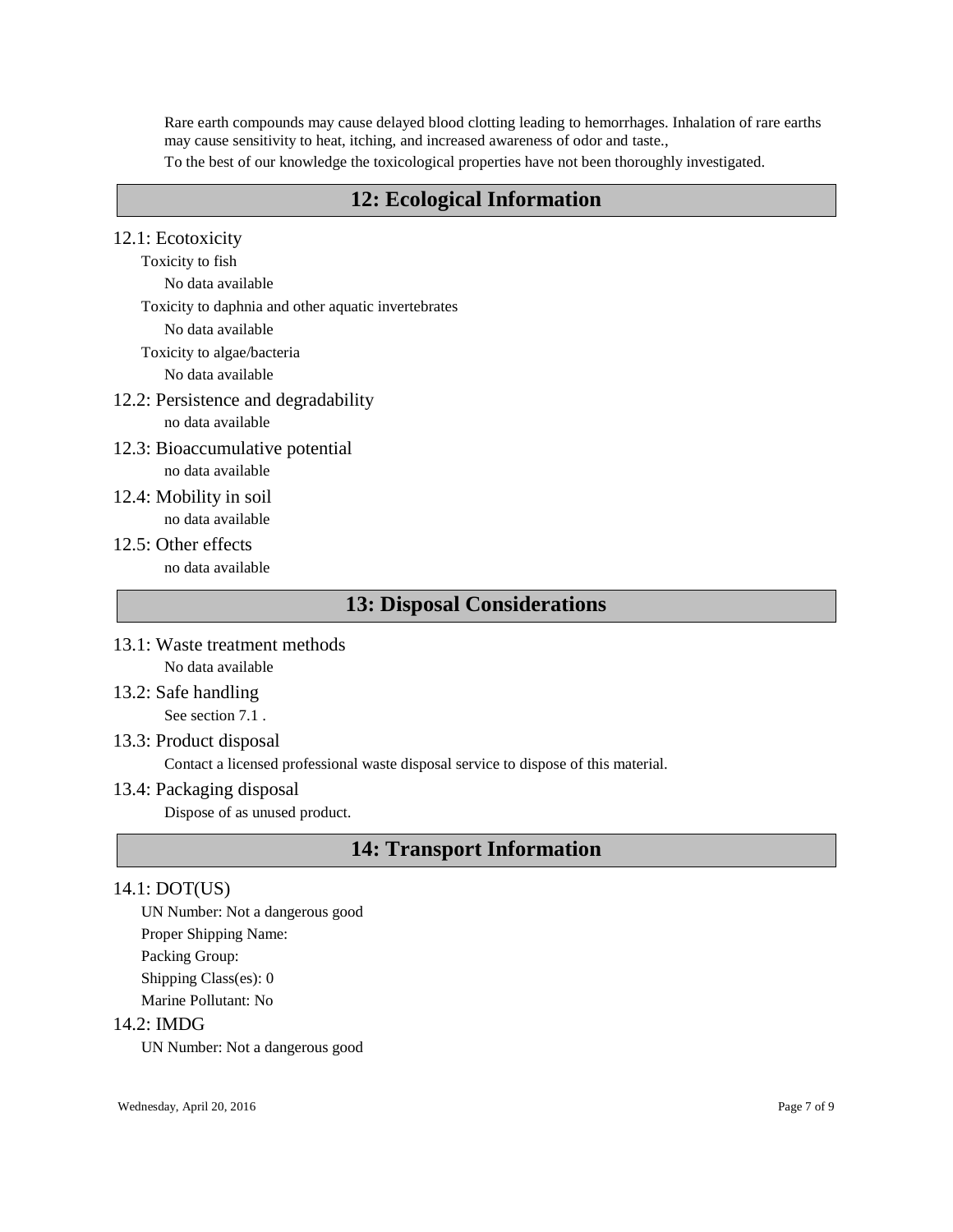Proper Shipping Name: Packing Group: Shipping Class(es): 0 Marine Pollutant: No

### 14.3: IATA

UN Number: Not a dangerous good Proper Shipping Name: Packing Group: Shipping Class(es): 0

### 14.4: Special Shipping Precautions

None

# **15: Regulatory Information**

### 15.1: TSCA inventory

This material is listed on the TSCA inventory.

#### 15.2: SARA 302 components

This material is not subject to the reporting requirements of SARA Title III, Section 302.

#### 15.3: SARA 313 components

This material is not subject to the reporting requirements of SARA Title III, Section 313.

#### 15.4: SARA 313/312 hazards

Acute health hazard.

#### 15.5: Other information

California Prop. 65 Components - This product does not contain any chemicals known to State of California to cause cancer, birth defects, or any other reproductive harm.

Massachusetts Right To Know Components - This product does not contain materials listed on the Massachusetts Right to Know list

New Jersey Right To Know Components -This product does not contain materials listed on the New Jersey Right to Know list

Pennsylvania Right To Know Components -This product does not contain materials listed on the Pennsylvania Right to Know list

# **16: Additional Information**

#### 16.1: NFPA

Health: 2 Fire: 0 Reactivity: 0 Special:

#### 16.2: HMIS

Health: 2 Chronic: Flammability: 0 Physical Hazard: 0